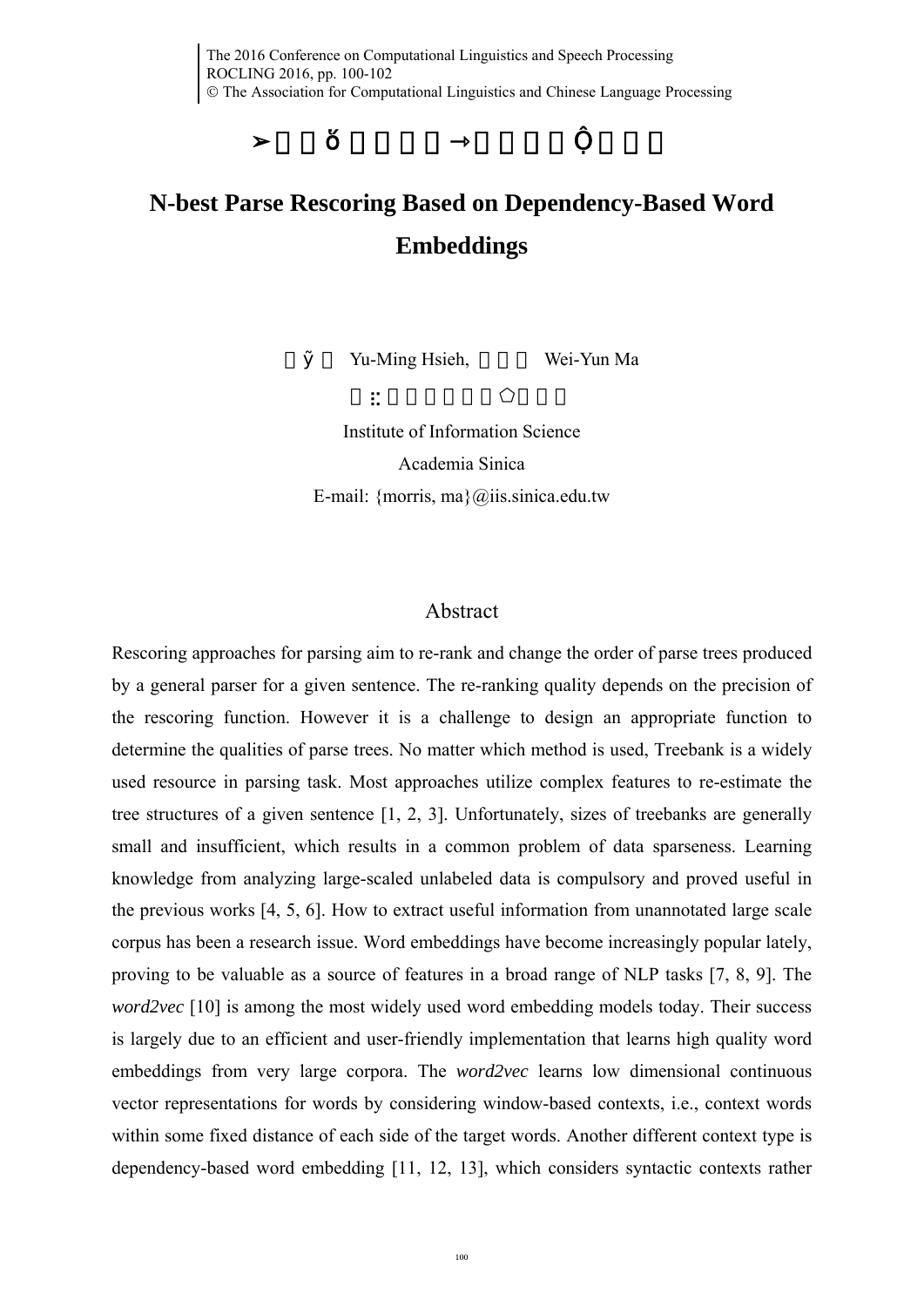than window contexts in *word2vec*. Bansal et al. [8] and Melamud et al. [11] show the benefits of such modified-context embeddings in dependency parsing task. The dependency-based word embedding can relieve the problem of data sparseness, since even without occurrence of dependency word pairs in a corpus, dependency scores can be still calculated by word embeddings [12]. In this paper, we proposed a rescoring approach for parsing, based on a combination of original parsing scores and dependency word embedding scores to assist the determination of the best parse tree among the *n*-best parse trees. There are three main steps in our rescoring approach. The first step is to have the parser to produce *n-*best parse trees with their structural scores. For each parsed tree including words, part-of-speech (PoS) and semantic role labels. Second, we extract word-to-word associations (or called word dependency, a dependency implies its close association with other words in either syntactic or semantic perspective) from large amounts of auto-parsed data and adopt *word2vecf* [13] to train dependency-based word embeddings. The last step is to build a structural rescoring method to find the best tree structure from the *n*-best candidates. We conduct experiments on the standard data sets of the Chinese Treebank. We also study how different types of embeddings influence on rescoring, including word, word with semantic role labels, and word senses (concepts). Experimental results show that using semantic role labels in dependency embeddings has best performance. And the final experiments results indicate that our proposed approach outperforms the best parser in Chinese. Furthermore we attempt to compare the performance of using the traditional conditional probability method with our approach. From the experimental results, the embedding scores can relax data sparseness problem and have better results than the traditional approach.

**Keywords**: Word Embeddings, Parsing, Word Dependency, Rescoring.

## References

- [1] K. Hayashi, S.Kondo, and Y. Matsumoto, "Efficient stacked dependency parsing by forest reranking," Transactions of the ACL, vol. 1, pp. 139-150, 2013.
- [2] L. Shen, A. Sarkar, and A. Toshi, "Using LTAG based features in parse reranking," in *Proceedings of EMNLP*, pp. 89-96, 2003.
- [3] E. Charniak and M. Johnson, "Coarse-to-fine *n*-best parsing and MaxEnt discriminative reranking," in *Proceedings of ACL 2005*, pp. 173-180, 2015.